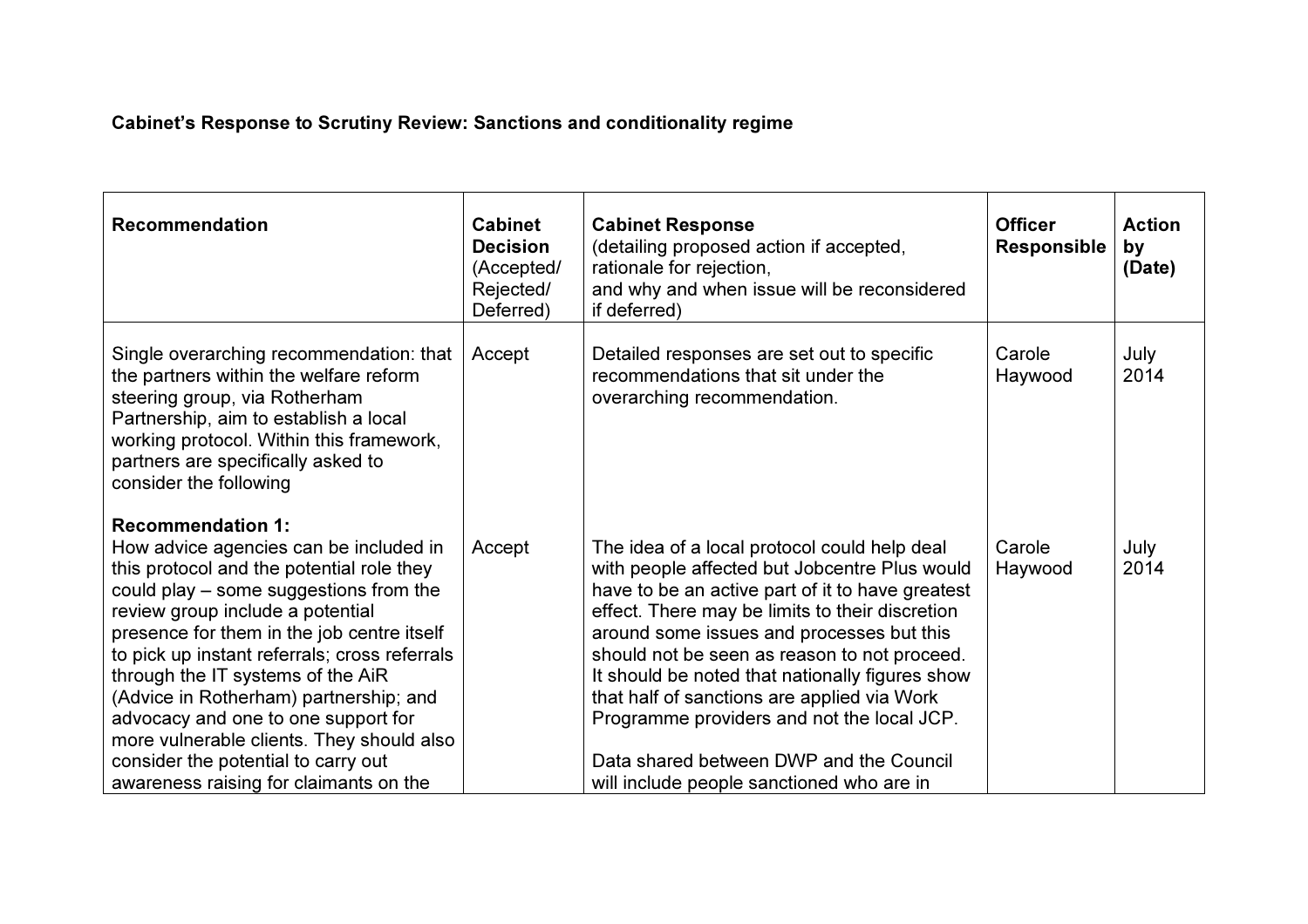| expectations and responsibilities they<br>have within the system.                                                                                                                                                                                                                                                                                                                                                |        | receipt of Housing Benefit. This will not include<br>everyone sanctioned, but it is reasonable to<br>assume that most will be in receipt of HB.                                                                                                                                                                                                 |                   |              |
|------------------------------------------------------------------------------------------------------------------------------------------------------------------------------------------------------------------------------------------------------------------------------------------------------------------------------------------------------------------------------------------------------------------|--------|-------------------------------------------------------------------------------------------------------------------------------------------------------------------------------------------------------------------------------------------------------------------------------------------------------------------------------------------------|-------------------|--------------|
| <b>Recommendation 2:</b><br>The importance of including all partners -<br>therefore it is essential for Work<br>Programme providers to be included in<br>this protocol. The review group stresses<br>its extreme disappointment with the<br>providers for their lack of engagement in<br>the review and hopes that they will take<br>the opportunity to rectify the situation by<br>taking part in the protocol. | Accept | It is clear that the Work Programme providers<br>are not going to participate in this and that<br>DWP supported this. The Council and partners<br>could raise concerns around this with<br>members of parliament and the Local<br>Government Association.                                                                                       | Carole<br>Haywood | July<br>2014 |
| <b>Recommendation 3:</b><br>How clear and consistent communication<br>mechanisms can be implemented and/or<br>improved across all of the partners, with<br>the aim of making the process as simple<br>and easy to understand as possible for<br>claimants. Some quality standards<br>around this should be considered.                                                                                           | Accept | This provides an opportunity to explore better<br>communication across agencies for all advice<br>and benefits, not just sanctions.                                                                                                                                                                                                             | Carole<br>Haywood | July<br>2014 |
| <b>Recommendation 4:</b><br>In line with 3 above, again some clear<br>and consistent standards around referral<br>to other support such as the hardship<br>fund, food banks, credit unions and other<br>sources of assistance.                                                                                                                                                                                   | Accept | The Hardship Fund is the first line of support<br>for those who have been sanctioned. This is<br>applied for at JCP. The key question in relation<br>to Hardship Fund is how quickly applications<br>are being processed. Whilst application for<br>families with children applications may be<br>processed quite quickly, for single people it | Carole<br>Haywood | July<br>2014 |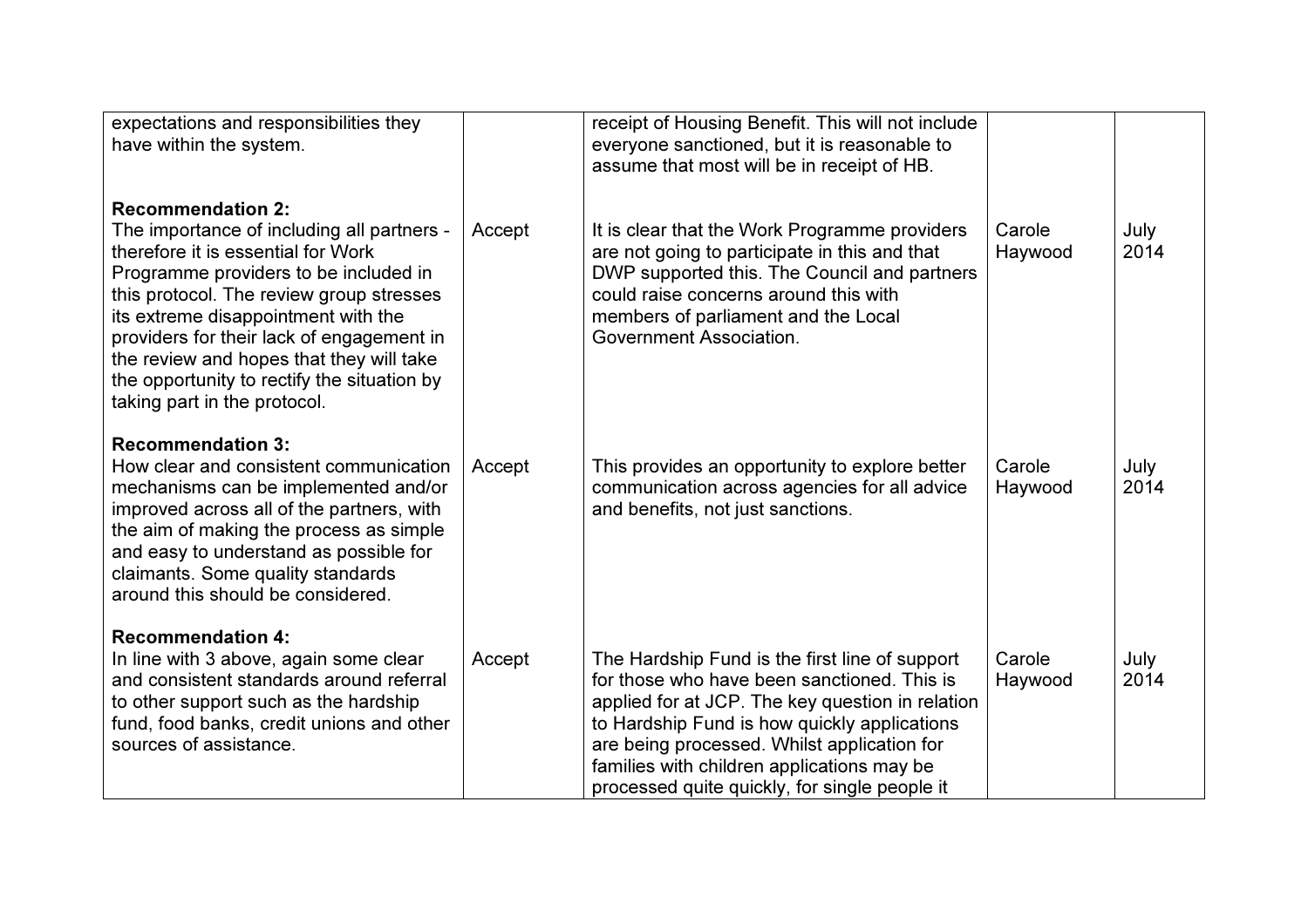|                                                                                                                                                                                                                                                                                                                                                                                                                                                                                                                                                                                   |        | may take up to two weeks where people are<br>without money. This could be raised with JCP.<br>Clearly the quicker Hardship payments are<br>awarded, so the less the need for other<br>support.                                                                                                                                                                                                                                                                                                                                                                                                                                                                                                      |                   |              |
|-----------------------------------------------------------------------------------------------------------------------------------------------------------------------------------------------------------------------------------------------------------------------------------------------------------------------------------------------------------------------------------------------------------------------------------------------------------------------------------------------------------------------------------------------------------------------------------|--------|-----------------------------------------------------------------------------------------------------------------------------------------------------------------------------------------------------------------------------------------------------------------------------------------------------------------------------------------------------------------------------------------------------------------------------------------------------------------------------------------------------------------------------------------------------------------------------------------------------------------------------------------------------------------------------------------------------|-------------------|--------------|
| <b>Recommendation 5:</b><br>Rotherham MBC should review its<br>eligibility criteria for the "Fund for<br>Change", as sanctioned claimants are<br>currently not eligible to apply on the basis<br>that they are not in receipt of benefits.<br>The review group notes that since the<br>review concluded, the government have<br>announced their decision to remove the<br>funding for this scheme, which will<br>remove another source of assistance for<br>the most destitute people in the borough.<br>Methods of lobbying the government on<br>this should also be considered. | Accept | The current eligibility criteria restricts support<br>through "Fund for Change" to those in receipt<br>of prescribed benefits, except support paid by<br>the fund to food banks. The criteria could be<br>changed but careful consideration would be<br>need to be given to what levels of support<br>could be provided as it would not be possible<br>to "fill the gap" left by sanctions within the<br>resources available.<br>The end of the funding for "Fund for change"<br>has to be a consideration. As things stand the<br>funding will cease at the end of March 2015.<br>Members will need to consider what they wish<br>to do in the future, including the use of loans<br>money repaid. | Carole<br>Haywood | July<br>2014 |
| <b>Recommendation 6:</b>                                                                                                                                                                                                                                                                                                                                                                                                                                                                                                                                                          |        |                                                                                                                                                                                                                                                                                                                                                                                                                                                                                                                                                                                                                                                                                                     |                   |              |
| Finally, DWP partners should consider<br>whether it is possible to have the<br>mandatory reconsideration process<br>carried out locally instead of via the<br>decision-making centre in Hanley. The<br>review group request that this be referred                                                                                                                                                                                                                                                                                                                                 | Accept | Realistically, it is unlikely that DWP will change<br>the national approach to dealing with<br>sanctions including the processes carried out<br>at Hanley irrespective of what benefits would<br>be realised from a local solution.                                                                                                                                                                                                                                                                                                                                                                                                                                                                 | Carole<br>Haywood | July<br>2014 |